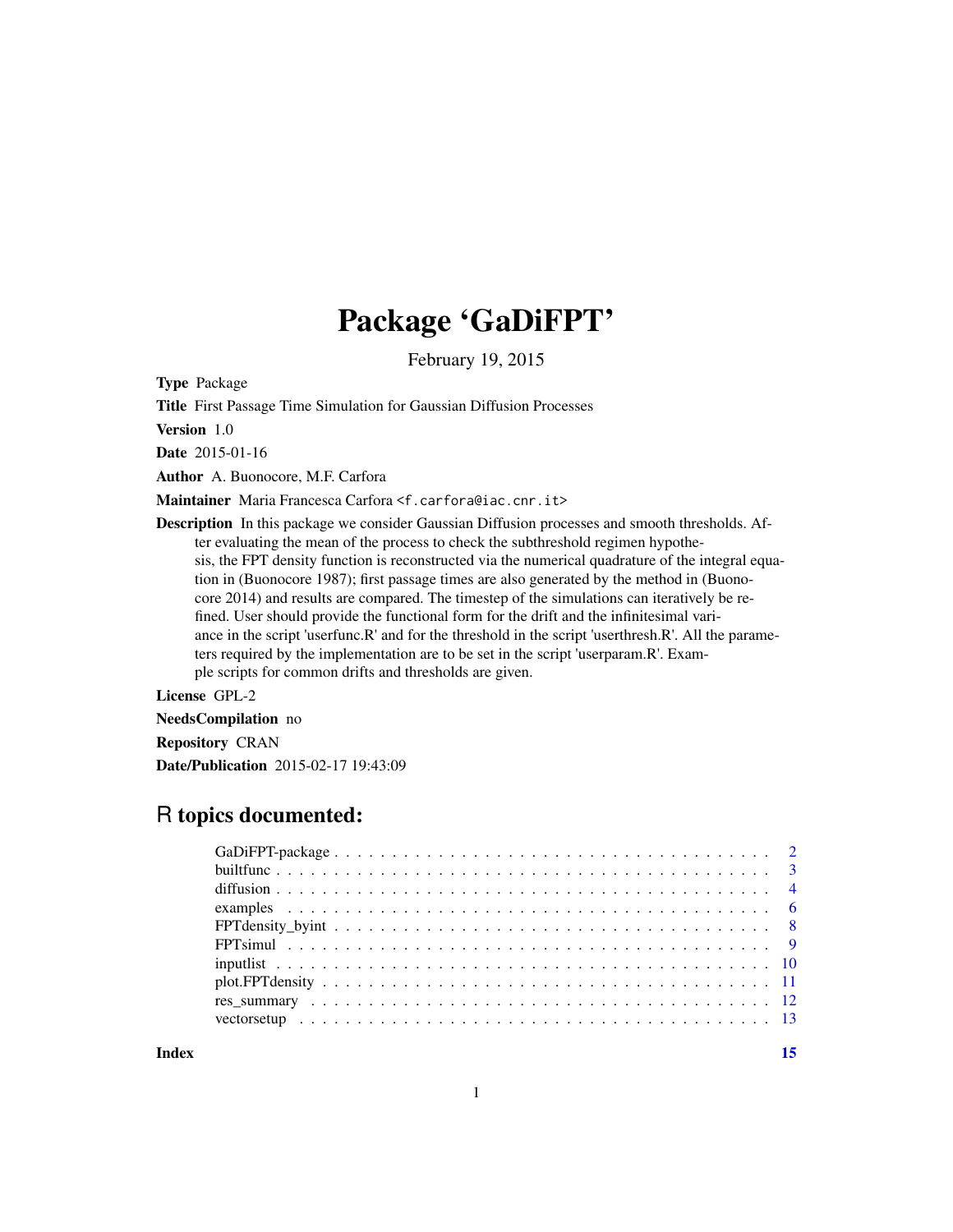<span id="page-1-0"></span>

#### Description

We consider Gaussian Diffusion processes and smooth thresholds. After evaluating the mean of the process to check the subthreshold regimen hypothesis, the FPT density function is reconstructed; first passage times are also generated by an algorithm based on the hazard rate method and results are compared. The timestep of the simulations can iteratively be refined. User should provide the functional form for the drift and the infinitesimal variance of the considered diffusion process along with the functional form for the threshold. Example scripts for common drifts and thresholds are given.

#### Details

| Package: | <b>GaDiFPT</b> |
|----------|----------------|
| Type:    | Package        |
| Version: | 1.0            |
| Date:    | 2015-01-16     |
| License: | $GPI - 2$      |

The GaDiFPT package allows to approximate efficiently the f.p.t. density for a diffusion process through a continuous time-dependent boundary. First, the coefficients of the diffusion process under consideration and the related boundary must be defined in a script built according to the structure of the examples reported in the demo folder. Parameters setting the initial time and state, the final time and the initial resolution are also to be given in the same script. Then, the [vectorsetup](#page-12-1) function will be used to calculate mean and covariance for the specified process. A plot of both the estimated mean of the process (with confidence interval) and the boundary is produced for the user to check the subthreshold regimen. Thus, the function [FPTdensity\\_byint](#page-7-1) constructs a numerical approximation of the First Passage Time density function. Plots of the FPT density, of the FPT distribution function and of the instantaneous firing rate are produced. Then, the function [FPTsimul](#page-8-1) generates a sample of first passage times and compares the related histogram to the approximated FPT density. The scripts [Wiener](#page-5-1) and [OrnUhl](#page-5-1) in the demo folder constitute skeleton examples of use of the package for simulation of the classical Wiener and Ornstein-Uhlenbeck processes through different boundaries. More compex examples are also given in [OrnUhlCurrent](#page-5-1) and [Logistic](#page-5-1) scripts.

#### Author(s)

A. Buonocore, M. F. Carfora

Maintainer: Maria Francesca Carfora <f.carfora@iac.cnr.it>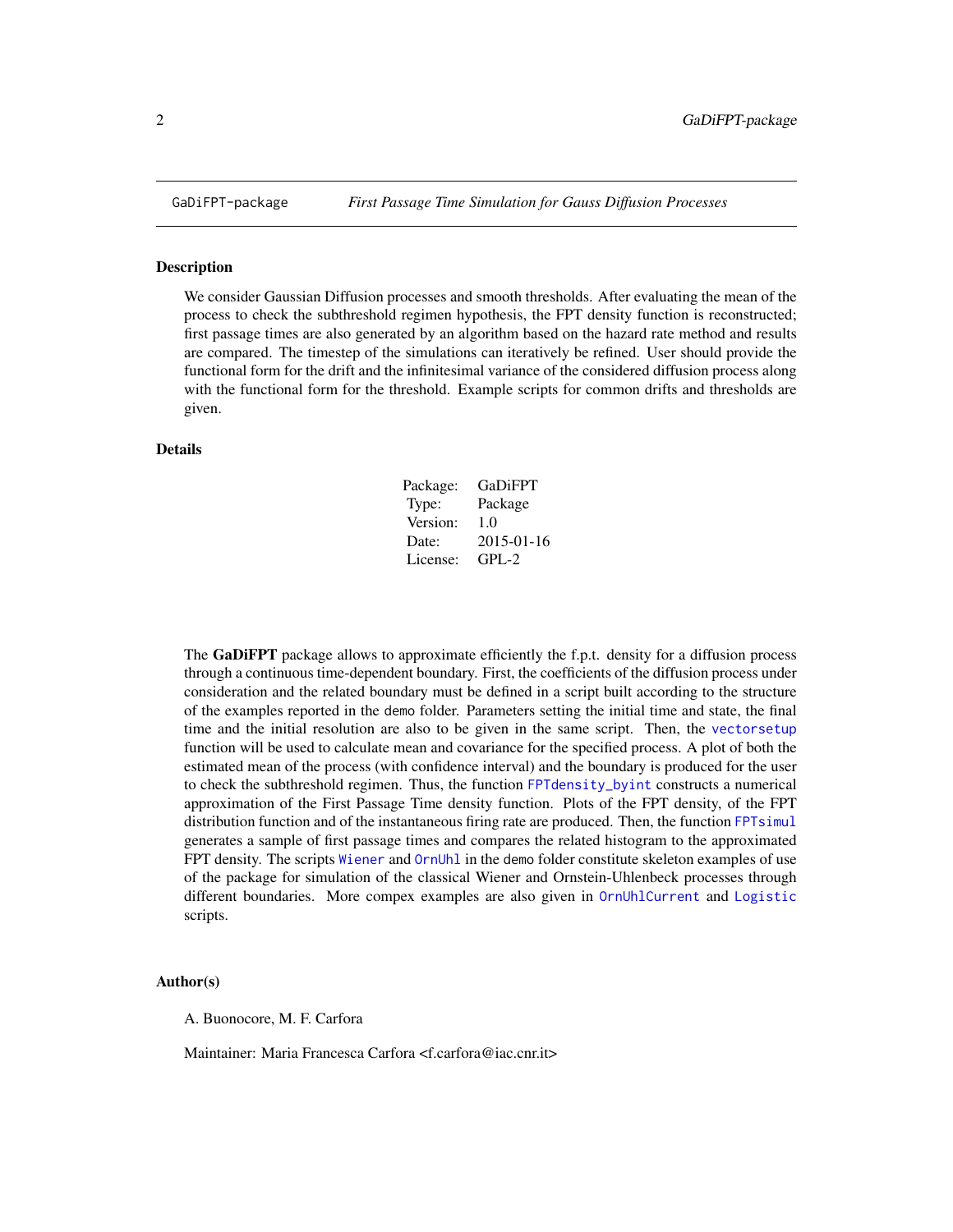#### <span id="page-2-0"></span>builtfunc 3

#### References

Buonocore, A., Caputo, L., Pirozzi, E., and Carfora, M.F., A simple algorithm to generate firing times for Leaky Integrate-and-Fire neuronal model. *Math Biosci Eng 11*, 1 (2014), 1–10.

Buonocore, A., Nobile, A.~G., and Ricciardi, L.M., A new integral equation for the evaluation of first-passage-time probability densities. *Adv Appl Prob 19* (1987), 784–800.

| builtfunc | Functions characterizing the Gaussian Diffusion process $X(t)$ and the |
|-----------|------------------------------------------------------------------------|
|           | considered threshold                                                   |

#### Description

builtfunc evaluates all the functions describing a generic Gaussian Diffusion process X(t) (drift, infinitesimal variance, mean, variance and first derivative of the transition density); it also evaluates the threshold function and its time derivative, both required in the evaluation of the kernel function of the Volterra integral equation for the FPT pdf (Buonocore 1987).

#### Usage

a(t)  $b(t)$  $cc(t)$  $S(t)$  $Sp(t)$  $a1(x, t)$  $a2(t)$ mdt(t,y,tau) vdt(t,tau) fdt(x,t,y,tau) psi (t, y, tau)

#### Arguments

| х   | current value of the process $X(t)$         |
|-----|---------------------------------------------|
|     | current time                                |
|     | previous value of the process X at time tau |
| tau | previous time                               |

#### Value

| а1 | gives the drift of the process as $a(t)*x + b(t)$          |
|----|------------------------------------------------------------|
| a2 | gives the infinitesimal variance of the process as $cc(t)$ |
| S. | gives the threshold                                        |
| Sp | gives the threshold time derivative                        |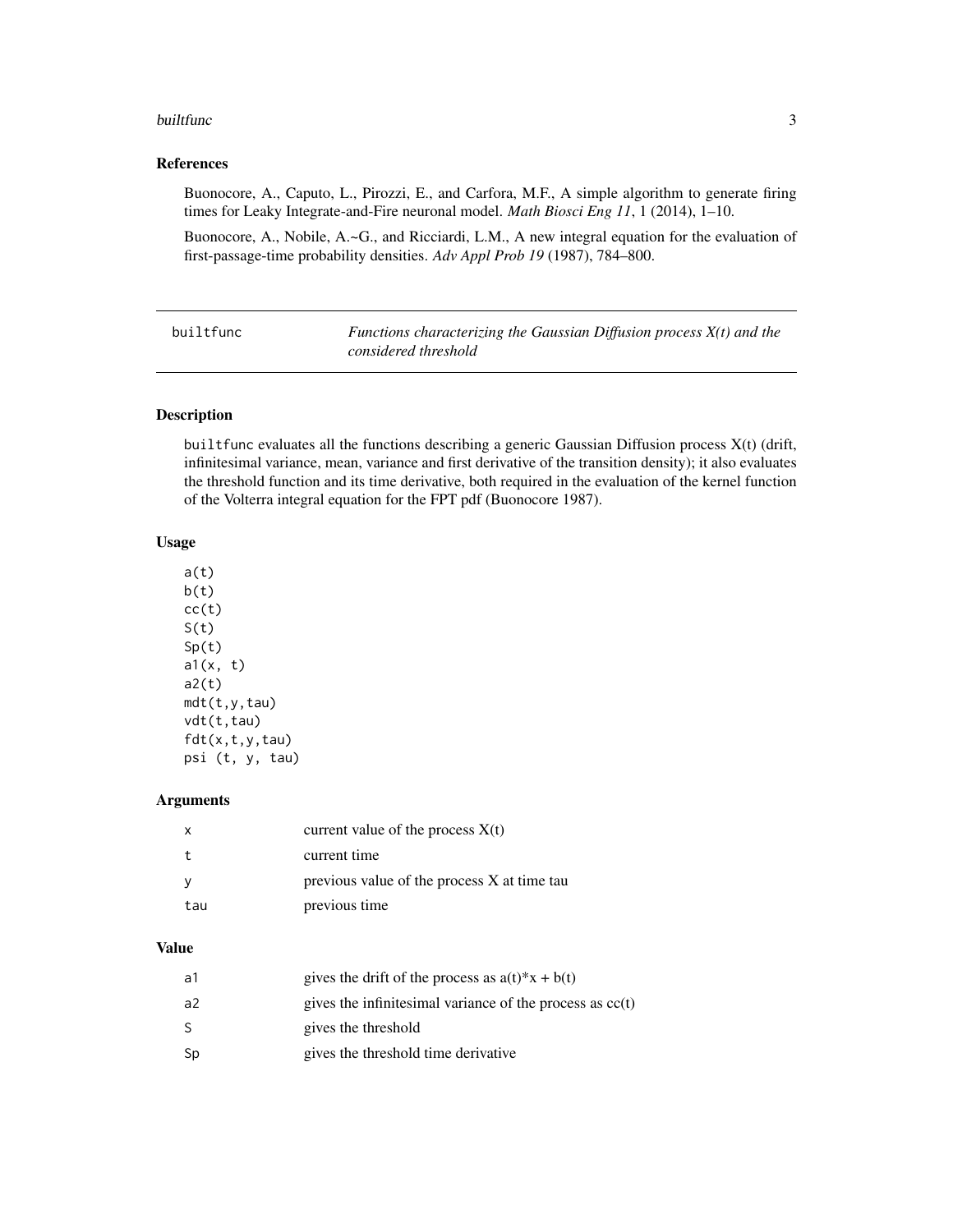<span id="page-3-0"></span>

| mdt | gives the mean of the transition pdf of the process                                                                         |
|-----|-----------------------------------------------------------------------------------------------------------------------------|
| vdt | gives the variance of the transition pdf of the process                                                                     |
| fdt | gives the transition pdf of the process                                                                                     |
| psi | gives the kernel for evaluating the FPT pdf of the process via numerical integra-<br>tion of the Volterra integral equation |

#### Author(s)

A. Buonocore, M.F. Carfora

#### Examples

```
##---- Should be DIRECTLY executable !! ----
##-- ==> Define data, use random,
##--or do help(data=index) for the standard data sets.
delta <-0.5time.vec <- seq(0, by=delta, 100)
# linear threshold
Scost <-6Sslope <-0.2# user provided function (see examples in demo folder)
SSS \le function(t) {
 SSS <- Scost + Sslope*t
}
Slin <- S(time.vec)
plot(time.vec,Slin,type='l',xlab='time',ylab='threshold',main='linear threshold')
# periodic threshold
SO < - 0S1 <- 2
Sfr < -0.5# user provided function (see examples in demo folder)
SSS \le function(t) {
 SSS <- S1*cos(Sfr*t+S0)
}
Sper <- S(time.vec)
plot(time.vec,Sper,type='l',xlab='time',ylab='threshold',main='periodic threshold')
```
diffusion *Diffusion processes*

#### Description

diffusion creates an object of class "diffusion" from the set of provided values. is.diffusionchecks if its argument is an object of class "diffusion". print shows an object of class "diffusion".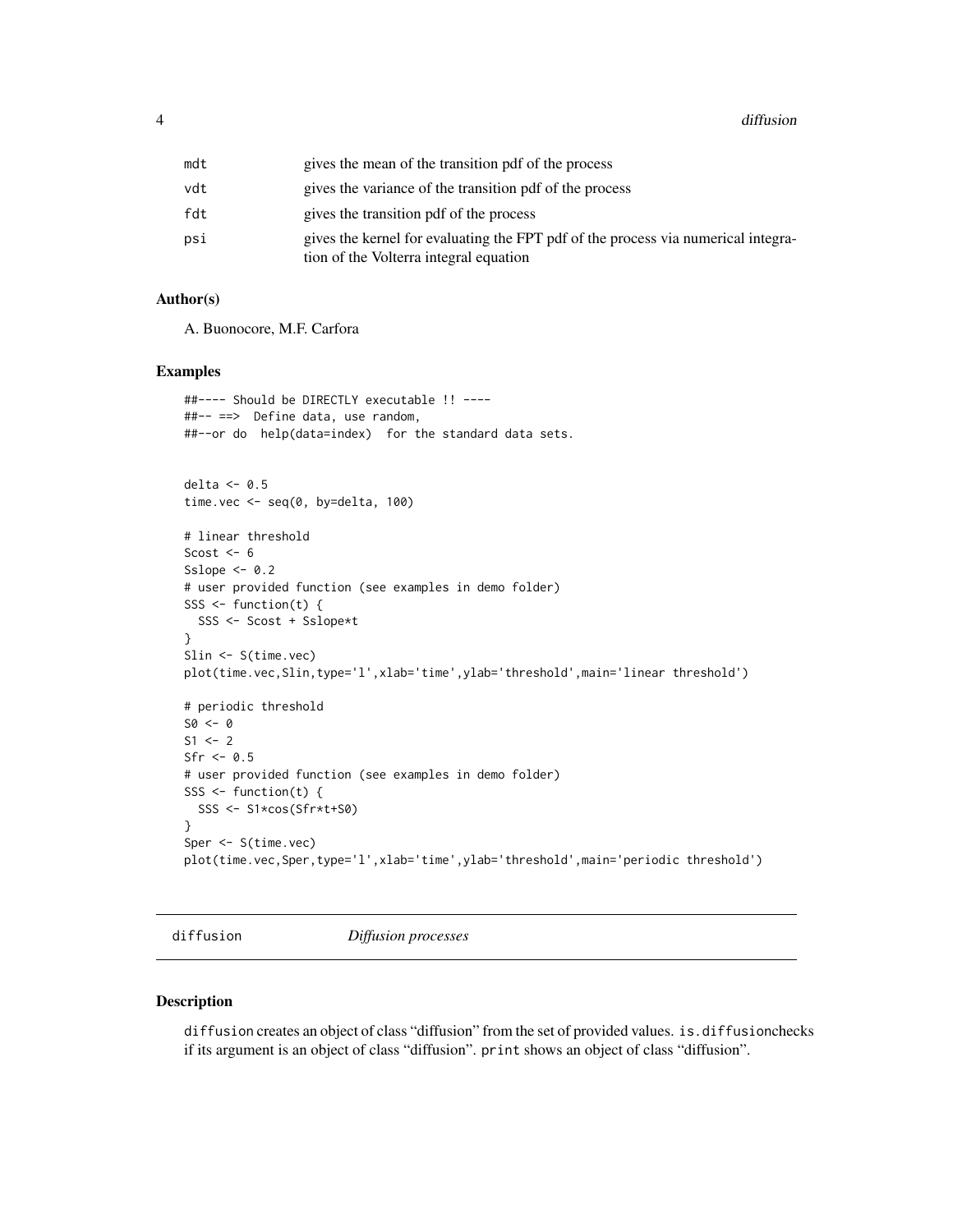#### diffusion 5 to 1999 and 2009 and 2009 and 2009 and 2009 and 2009 and 2009 and 2009 and 2009 and 2009 and 2009  $\pm$

#### Usage

```
diffusion(text)
is.diffusion(obj)
## S3 method for class 'diffusion'
print(x, \ldots)
```
#### Arguments

| text         | a character vector of length two, containing the infinitesimal mean and infinites-<br>imal variance of the process |
|--------------|--------------------------------------------------------------------------------------------------------------------|
| obi          | an R object to be tested                                                                                           |
| $\mathsf{x}$ | an object of class "diffusion"                                                                                     |
| $\ddotsc$    | additional arguments potentially passed (currently none is considered).                                            |

#### Value

diffusion returns an object of class "diffusion" that defines a family of diffusion processes. It is a two-component list:

| mean | character of length 1 with the mathematical expression of the infinitesimal mean<br>of the process;       |
|------|-----------------------------------------------------------------------------------------------------------|
| var  | character of length 1 with the mathematical expression of the infinitesimal vari-<br>ance of the process. |

is.diffusion returns TRUE or FALSE depending on whether its argument is an object of class "diffusion" or not. print.diffusion shows a brief description of the process reporting the functional form of its infinitesimal mean and variance.

#### Author(s)

A. Buonocore, M.F. Carfora

#### Examples

```
## Creating a "diffusion" object representing a Wiener process
Wiener <- diffusion(c("mu","sigma2"))
## Creating a "diffusion" object representing
## an Ornstein-Uhlenbeck process with an injected current
OrnUhlCur <- diffusion(c("-x/theta + mu + i0*exp(-(t-t0)/theta1)","sigma2"))
## testing diffusion objects
is.diffusion(Wiener)
is.diffusion(OrnUhlCur)
```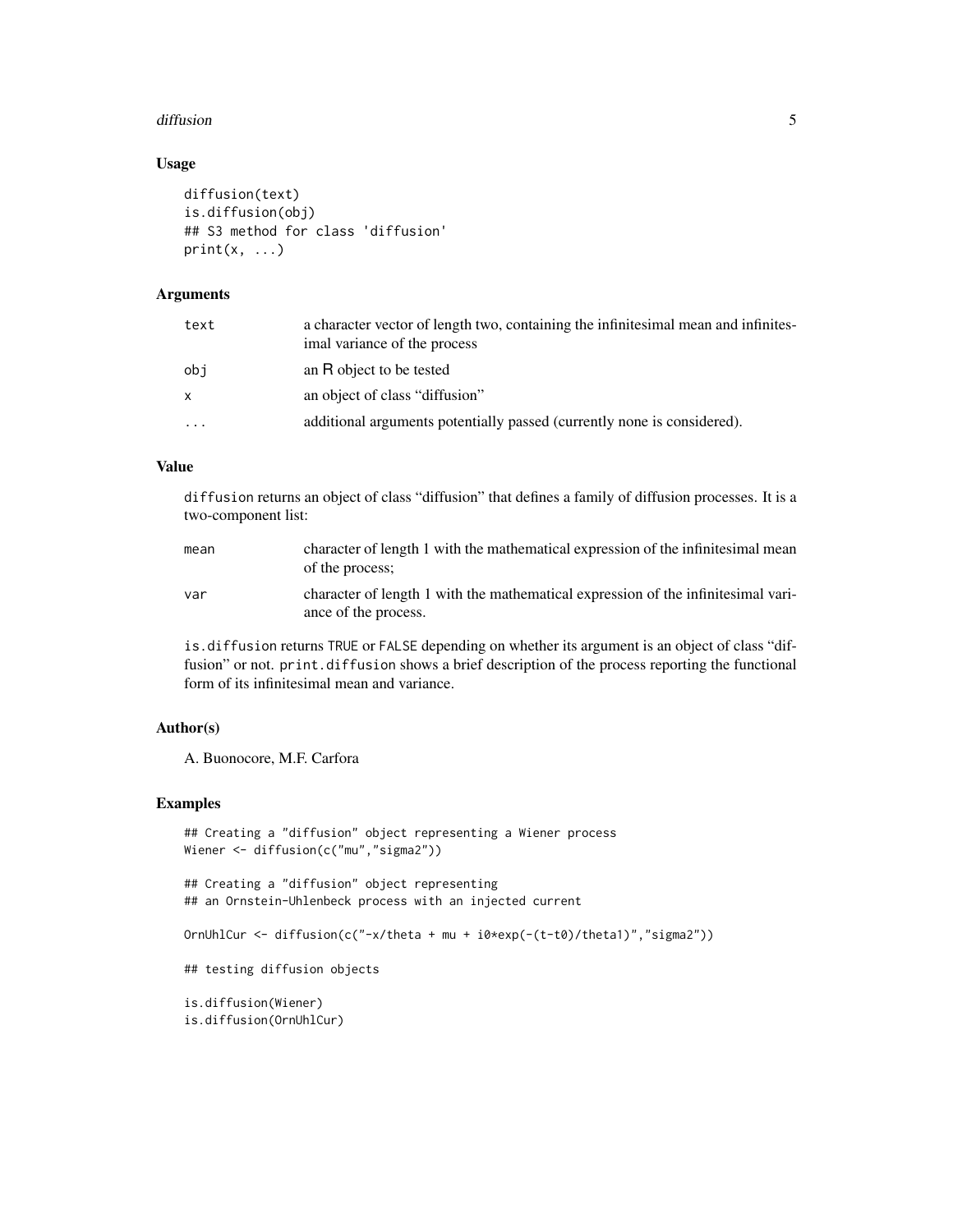<span id="page-5-0"></span>examples *Example scripts and user provided functions for the Gaussian Diffusion Process*

#### <span id="page-5-1"></span>**Description**

For a generic Gaussian Diffusion process  $X(t)$  the drift can be written as  $a(t) * X(t) + b(t)$  and the infinitesimal variance as  $cc(t)^2$ . User should provide the functional form for a(t),b(t) and cc(t) in the main script. The threshold to be crossed has to be also provided through the function S(t) and its derivative Sp(t) in the same script. Examples of such a script are given for a Wiener process with or without drift through different thresholds (scripts Wiener, Wiener1, WienerDrift) for an Ornstein Uhlenbeck process also in presence of an additional current (scripts OrnUhl, OrnUhlCurrent) and for a more complex process with time-varying coefficients (Logistic).

#### Usage

Wiener.R

#### Author(s)

A. Buonocore, M.F. Carfora

#### Examples

##---- Should be DIRECTLY executable !! ---- ##-- ==> Define data, use random, ##--or do help(data=index) for the standard data sets.

# Wiener process through a periodic boundary: the process is built, its FPT pdf # evaluated by numerical quadrature and a train of crossing times is simulated. # Results are shown and saved to a file

```
library(GaDiFPT)
```

```
cat('#################################################################### \n')
cat('##### First Passage Time Simulation ##### \n')
cat('##### for the Wiener process ##### \n')
cat('##### through a periodic boundary ##### \n')
cat('#################################################################### \n \n \n')
Wiener1 <- diffusion(c("mu","sigma2"))
mu < -0.0sigma2 < -1.0S0 < -10S1 < -3Sfr <- 0.005
```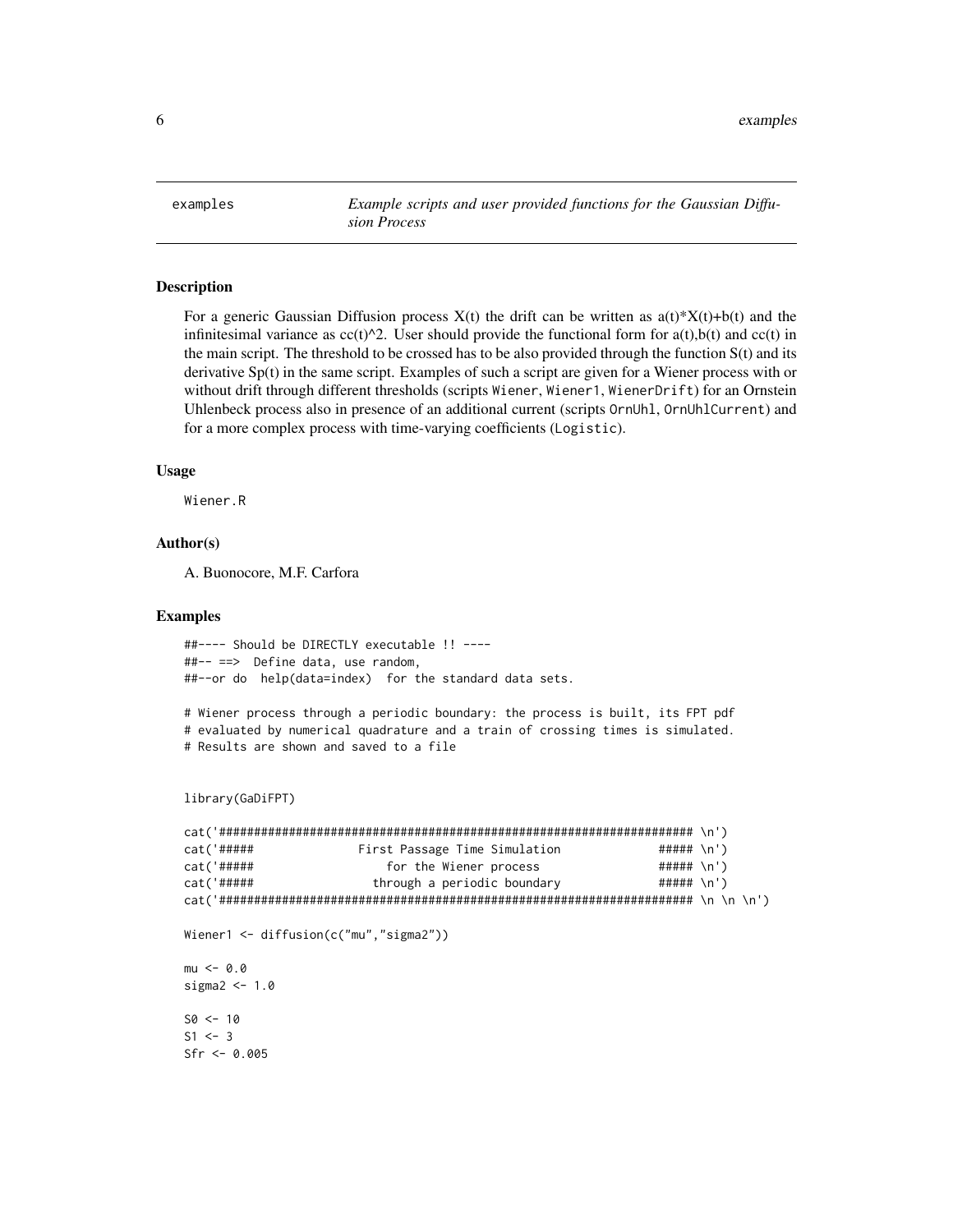#### examples 7

```
Stype <- "periodic"
t0 <- 0.0
x0 < -0.0Tfin <- 1000
deltat <-0.5N <- floor((Tfin - t0)/deltat)
M < -3000quadflag <- 1
RStudioflag <- TRUE
param <- inputlist(mu,sigma2,Stype,t0,x0,Tfin,deltat,M,quadflag,RStudioflag)
fileout <- "results_Wiener1.out"
aaa <- function(t) {
 aaa <- 0.0 + 0.0*t
}
bbb \leq function(t) {
bbb <- mu + 0.0*t}
SSS \leftarrow function(t) {
  SSS <- S0+S1*cos(Sfr*t)
}
SSSp \leftarrow function(t) {
  SSSp <- -S1*Sfr*sin(Sfr*t)
}
mp <- numeric(N+1)
up <- numeric(N+1)
vp <- numeric(N+1)
app <- numeric(N)
tempi <- seq(t0, by=deltat, length=N+1)
dum <- vectorsetup(param)
mp < - dum[, 1]
up <- dum[,2]
vp \leftarrow \text{dum[, 3]}splot <- S(tempi)
mp1 <- mp - sqrt(2*sigma2)
mp2 <- mp + sqrt(2*sigma2)
matplot(tempi, cbind(mp,mp1,mp2,splot),type="l",lty=c(1,2,2,1),lwd=1,
        main="mean of the process vs. threshold", xlab="time(ms)", ylab="")
legend("bottomright",c("mean","threshold"),
       lty=c(1,1),col=c("black","blue"))
```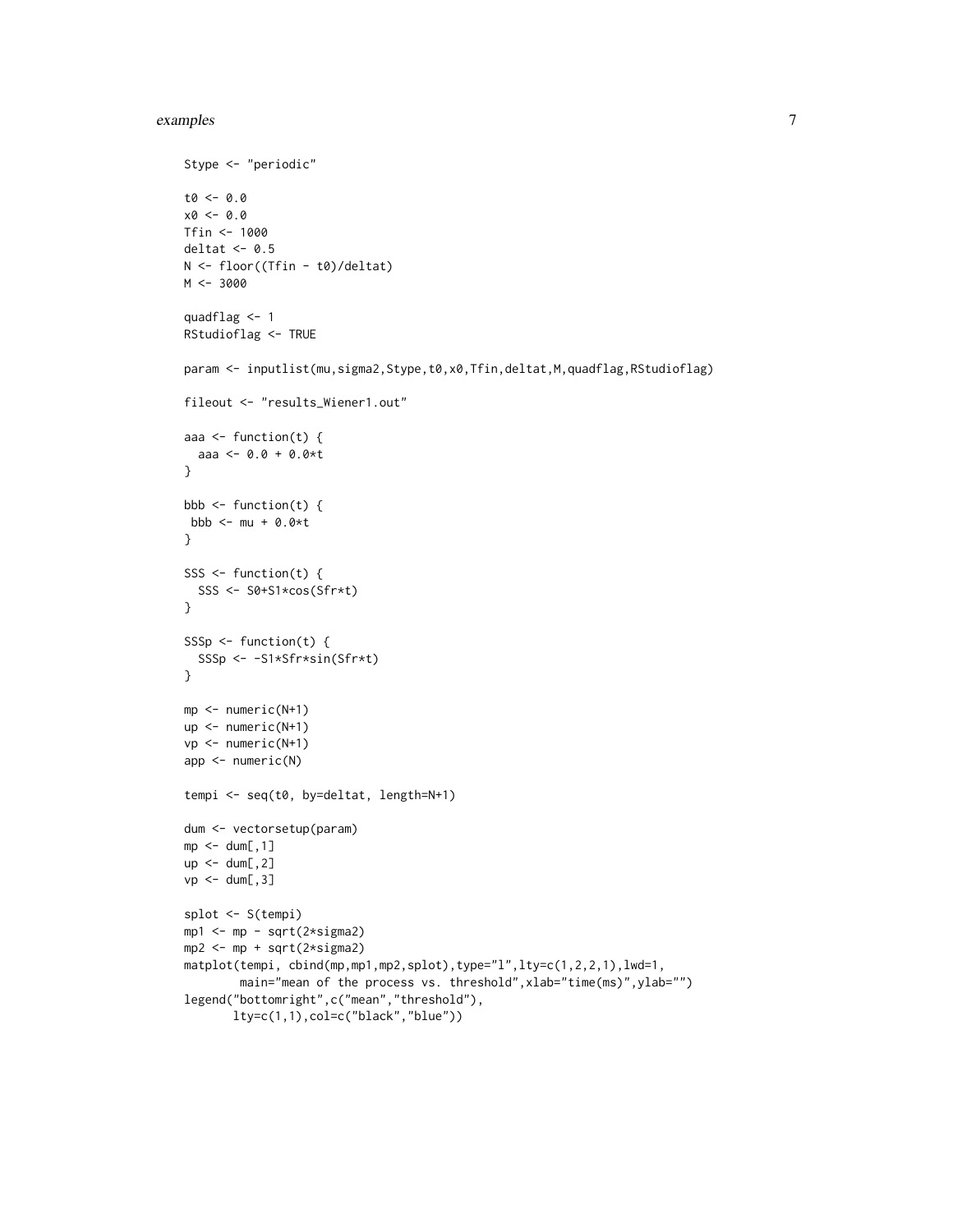```
Nmax <- which.min(abs(mp[2:(N+1)]-mp[1:N]))
 N1 <- Nif (quadflag == \theta) N1 <- max(c(Nmax,N/4))
 N1p1 < - N1+1answer <- FPTdensity_byint(param,N1)
plot(answer)
spikes <- FPTsimul(answer,M)
histplot(spikes,answer)
res_summary(answer,M,fileout)
```
<span id="page-7-1"></span>FPTdensity\_byint *Evaluation of the FPT density and distribution functions*

#### Description

The FPT density g0 and distribution function gg0 are evaluated up to a fixed time T on N1max gridpoints by numerical integration of the Volterra integral equation given in Buonocore 1987. Note that this time may not correspond to the final time Tfin when full reconstruction of the FPT density by quadrature is not required (quadflag set to 0 in the input parameters list).

#### Usage

```
FPTdensity_byint(obj,n1max)
```
#### Arguments

| obi   | An "input ist" class object yielding all the input parameters |
|-------|---------------------------------------------------------------|
| n1max | Total number of gridpoints in the evaluation procedure        |

#### Value

Values are returned as an object of class "FPTdensity" yielding the timegrid and the corresponding values of the FPT density and FPT distribution.

#### Author(s)

A. Buonocore, M.F. Carfora

#### References

Buonocore, A., Nobile, A.G., and Ricciardi, L.M., A new integral equation for the evaluation of first-passage-time probability densities. *Adv Appl Prob 19* (1987), 784–800.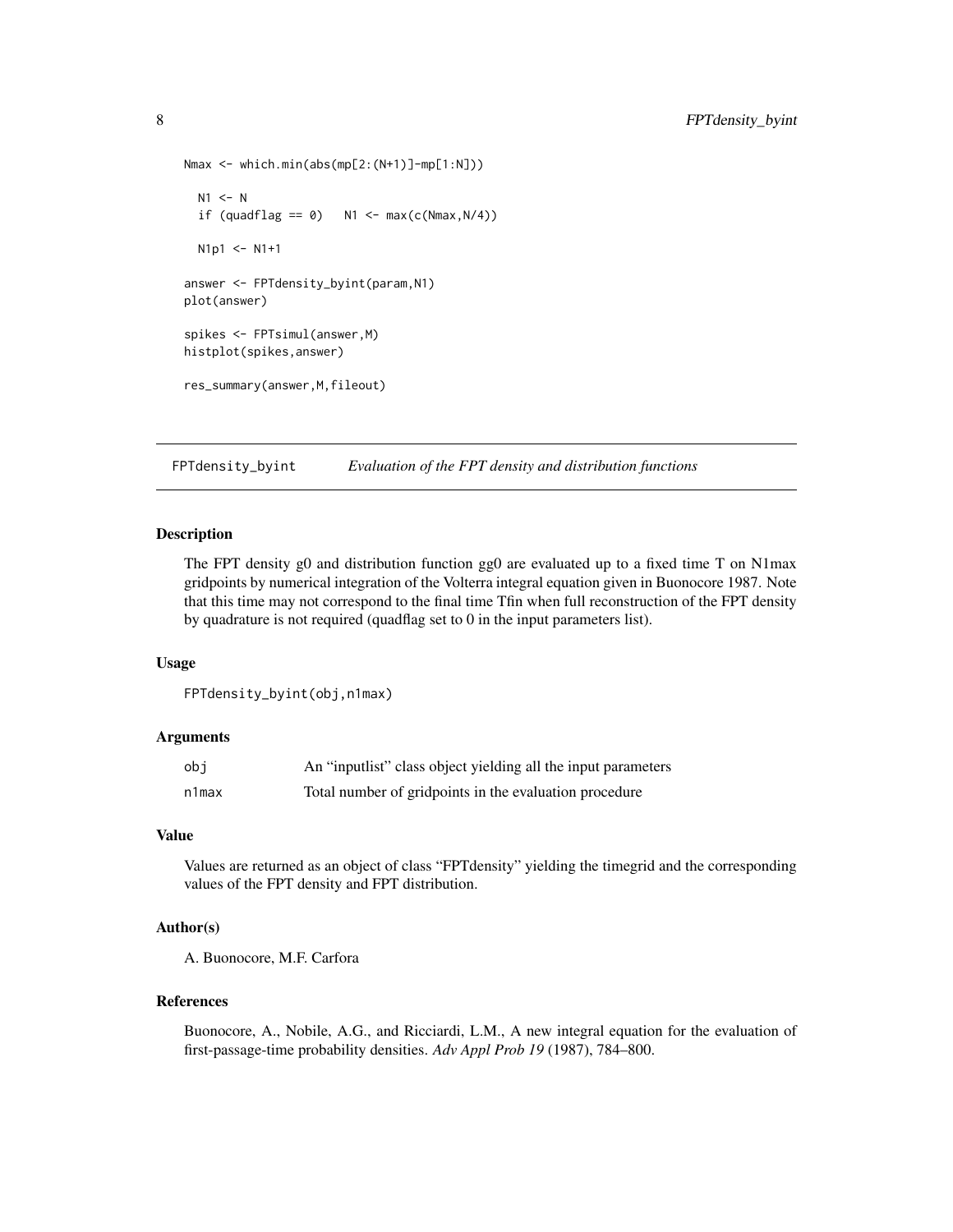#### <span id="page-8-0"></span>FPTsimul 9

#### Examples

```
##---- Should be DIRECTLY executable !! ----
##-- ==> Define data, use random,
##--or do help(data=index) for the standard data sets.
## Continuing the Wiener() example:
Nmax <- which.min(abs(mp[2:(N+1)]-mp[1:N]))
N1 <- Nif (quadflag == 0) N1 <- max(c(Nmax,N/4))
N1p1 <- N1+1answer <- FPTdensity_byint(param,N1)
plot(answer)
```
<span id="page-8-1"></span>FPTsimul *Simulation of FPT by the Hazard Rate Method*

#### Description

FPTsimul generates M spikes (times of first boundary crossing) for the Gaussian Diffusion proces X(t) by implementing the Hazard Rate Method, based on the instantaneous firing rate, defined as the ratio between the probability density function and the survival function of the process. The asymptotic firing rate is also estimated to shorten computations. histplot then produced an histogram of the simulated times and plot it against the approximated FPT density as obtained by FPTdensity\_byint

#### Usage

```
FPTsimul(obj,M)
histplot(obj1,obj)
```
#### Arguments

| obi  | An "FPT density" class object yielding the numerical approximation of the FPT<br>density and the FPT distribution on a given timegrid |
|------|---------------------------------------------------------------------------------------------------------------------------------------|
| м    | The number of crossing times to be simulated                                                                                          |
| obj1 | A vector of simulated crossing times as obtained by a call to FPT simul.                                                              |

#### Value

FPTsimul returns a vector containing the simulated crossing times; histplot produces an histogram plot of these crossing times with the approximated FPT density superimposed

#### Author(s)

A. Buonocore, M.F. Carfora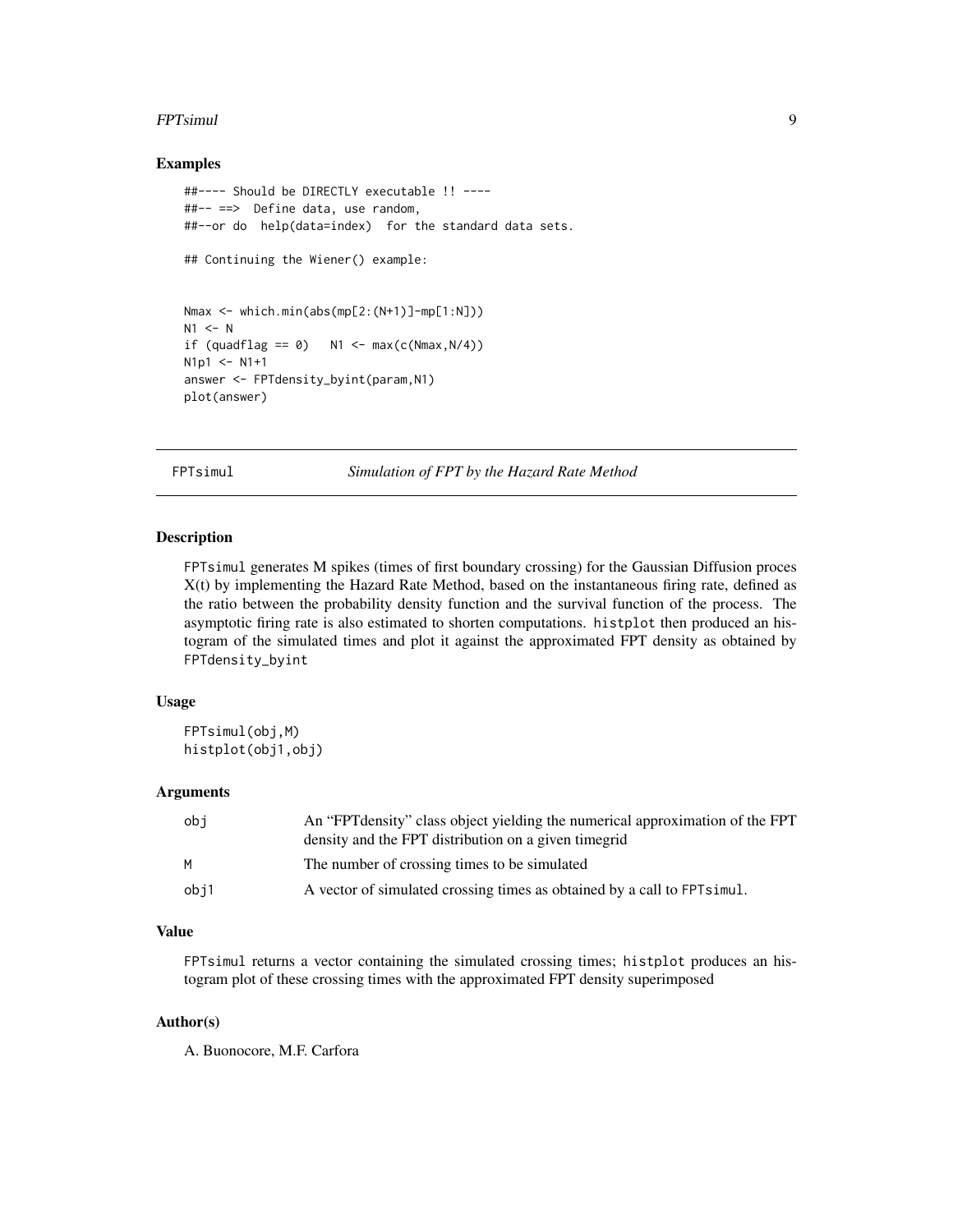#### References

A. Buonocore, L. Caputo, E. Pirozzi, M.F. Carfora, A Simple Algorithm to Generate Firing Times for Leaky Integrate-and-Fire Neuronal Model, *Math Biosci Eng*,11, 1-10 (2014).

#### Examples

```
##---- Should be DIRECTLY executable !! ----
##-- ==> Define data, use random,
##--or do help(data=index) for the standard data sets.
## Continuing the Wiener() example:
spikes <- FPTsimul(answer,M)
histplot(spikes,answer)
```
inputlist *User provided parameters*

#### Description

inputlist creates an object of class "inputlist" from the given set of provided values. print shows an object of class "inputlist".

#### Usage

```
inputlist(m,s,Sty,tini,xini,Tend,delta,Ntime,quadfl,RSfl)
## S3 method for class 'inputlist'
print(x, \ldots)
```
#### Arguments

| m        | gives the constant part of the infinitesimal drift of the process                                                                  |
|----------|------------------------------------------------------------------------------------------------------------------------------------|
| S        | gives the infinitesimal variance of the process                                                                                    |
| Sty      | gives the functional type of the considered threshold                                                                              |
| tini     | gives the initial time in milliseconds                                                                                             |
| xini     | gives the value of the resting potential of the process                                                                            |
| Tend     | gives the final time in milliseconds                                                                                               |
| delta    | gives the timestep in milliseconds                                                                                                 |
| Ntime    | gives the total number of crossing times to be simulated                                                                           |
| quadfl   | is a flag denoting the requirement for full reconstruction of the FPT density by<br>numerical integration of the Volterra equation |
| RSf1     | is a technical flag to manage opening and closing of plot windows in case RStu-<br>dio interface is used                           |
| X        | an object of class "input list"                                                                                                    |
| $\cdots$ | additional arguments potentially passed (currently none is considered).                                                            |

<span id="page-9-0"></span>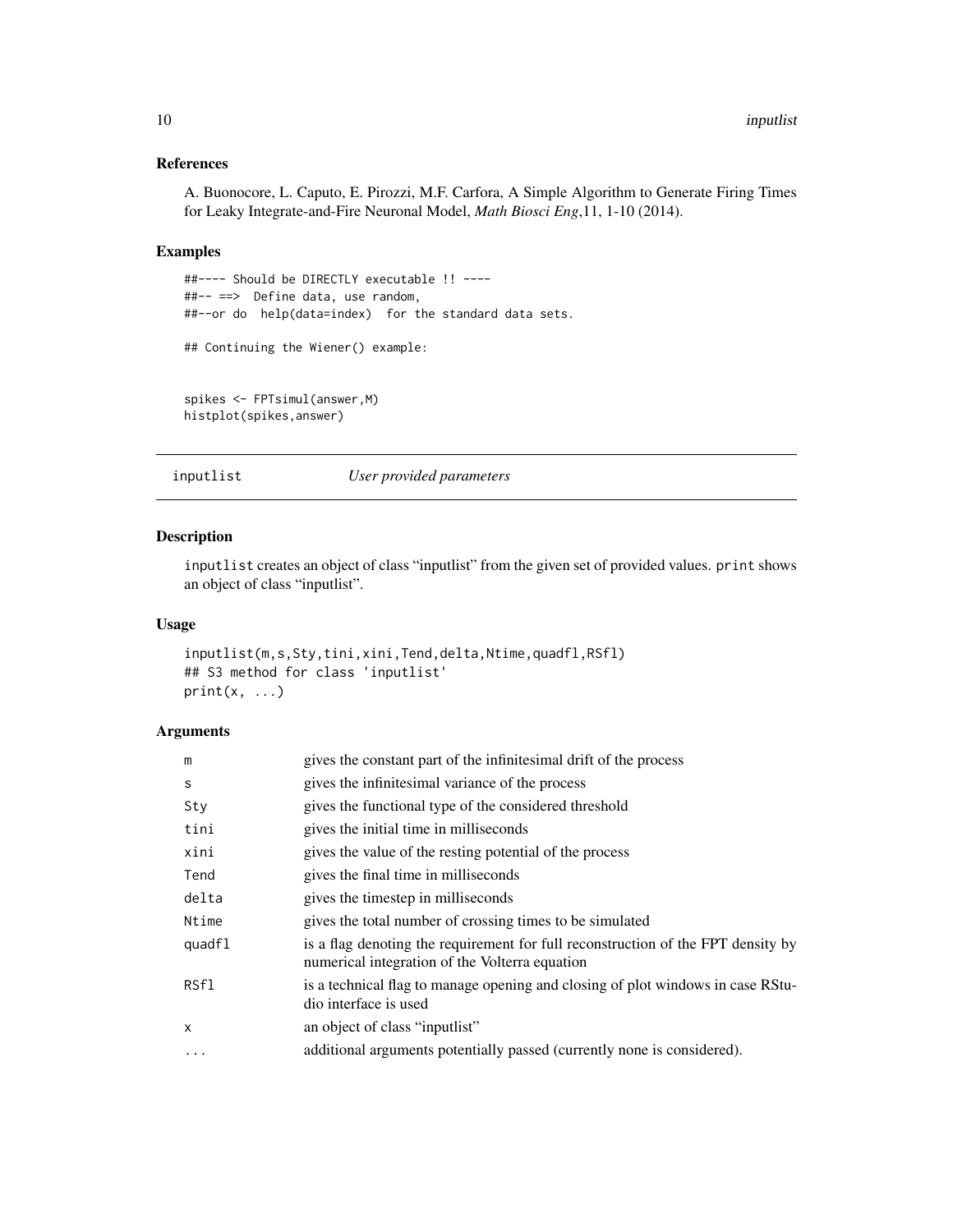#### <span id="page-10-0"></span>plot.FPTdensity 11

#### Value

inputlist returns an object of class "inputlist" yielding the user-provided parameters as a named list. print.inputlist shows a brief summary of the user provided parameters.

#### Author(s)

A. Buonocore, M.F. Carfora

#### Examples

## Creating a list of parameters for the Wiener process

```
mu < -0.0sigma2 < -1.0Stype <- "constant"
t0 < -0.0x0 <- 0.0
Tfin < -4000deltat <-1.0M < - 1000quadflag <- 1
RStudioflag <- TRUE
# building an object of \dQuote(inputlist) class and printing a summary of its parameters
param <- inputlist(mu,sigma2,Stype,t0,x0,Tfin,deltat,M,quadflag,RStudioflag)
print(param)
```
plot.FPTdensity *Plotting Method for FPTdensity objects*

#### Description

This function creates the plots of the approximate density function and the approximate distribution function for the FPT problem at hand. It also creates an additional plot for the corresponding hazard rate function, representing the instantaneous rate of the crossing occurrence at a certain time, conditional on its not occurring before that time.

#### Usage

```
## S3 method for class 'FPTdensity'
plot(x, \ldots)
```
#### Arguments

|   | an object of class "FPT density", a result of a call to FPT density_by int function |
|---|-------------------------------------------------------------------------------------|
| . | additional arguments potentially passed (currently none is considered).             |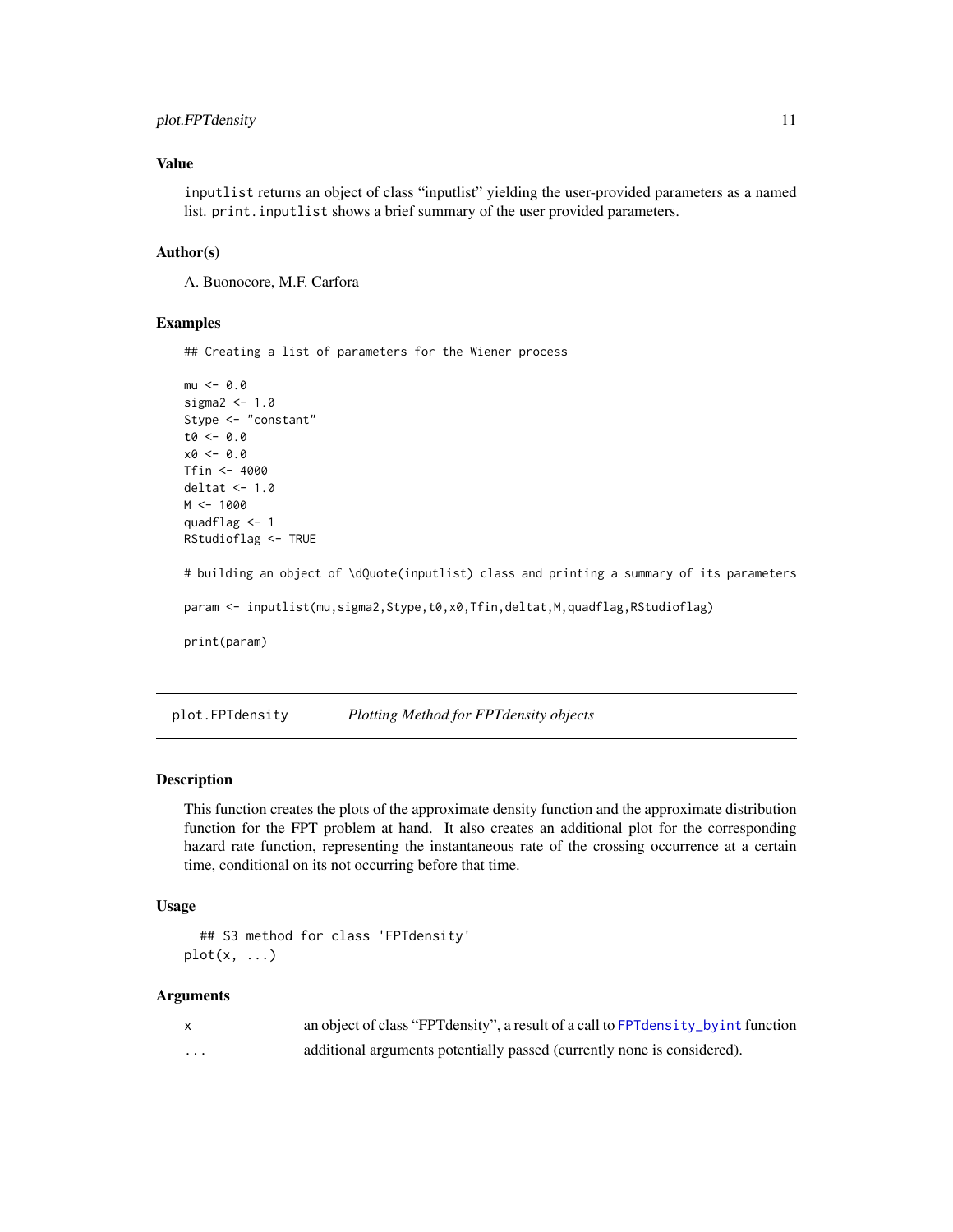#### Author(s)

A. Buonocore, M.F. Carfora

#### res\_summary *User provided parameters*

#### Description

res\_summary writes

#### Usage

res\_summary(obj,Nspikes,fileout)

#### Arguments

| obi     | an object of class "FPT density", a result of a call to FPT density_byint function<br>yielding the approximated values of the FPT density and distribution |
|---------|------------------------------------------------------------------------------------------------------------------------------------------------------------|
| Nspikes | the total number of simulated crossing times                                                                                                               |
| fileout | a character indicating the name of the file where the results have to be written.                                                                          |

#### Value

res\_summary writes on file a table with the timesteps and the corresponding values of the FPT density and distribution; it also writes the sequence of the generated crossing times. It also evaluates statistics of the crossing time (mean, standard deviation and median) and send the report to the command window.

#### Author(s)

A. Buonocore, M.F. Carfora

#### Examples

## examples are shown as part of the 'examples.Rd' ones

<span id="page-11-0"></span>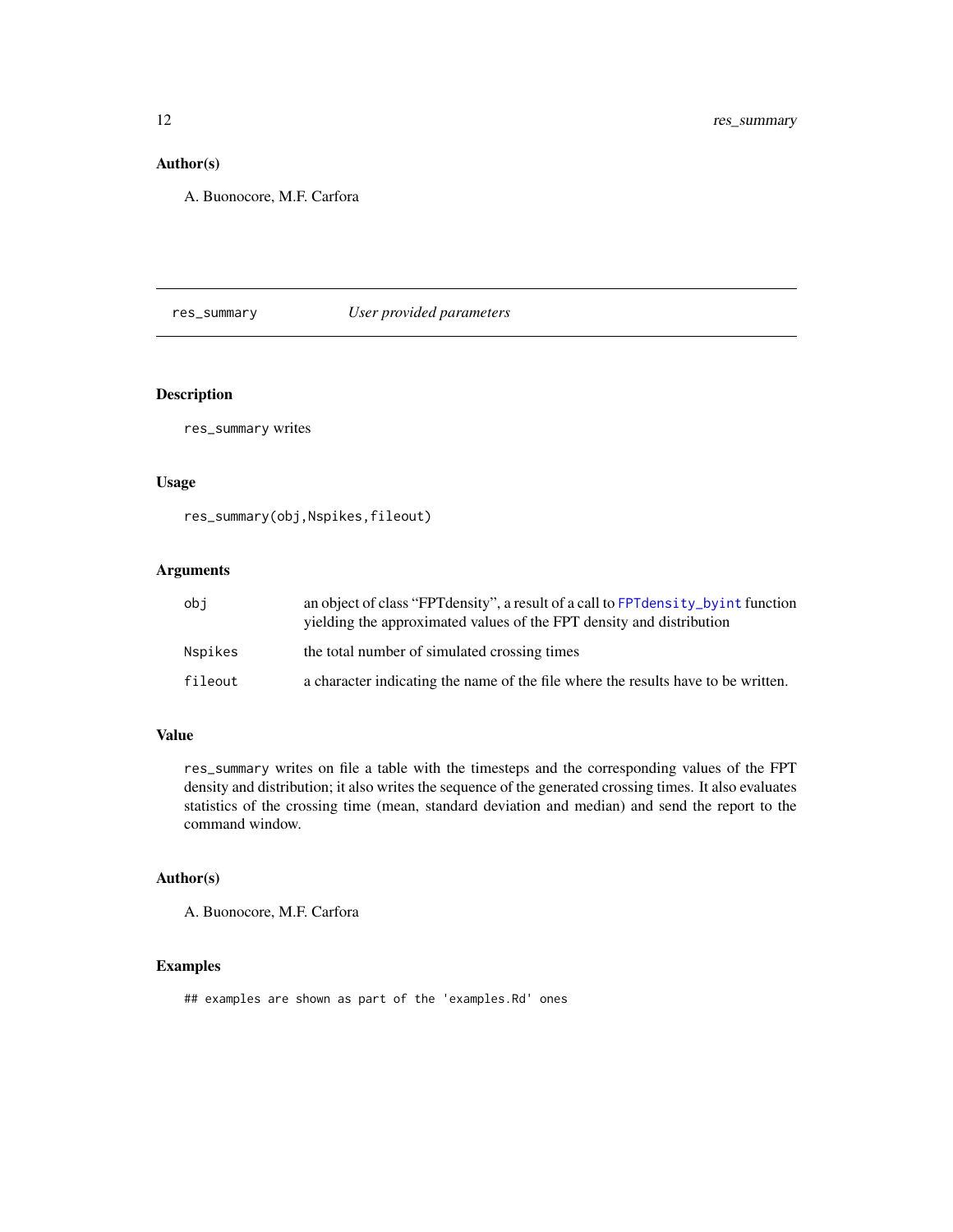<span id="page-12-1"></span><span id="page-12-0"></span>

#### Description

vectorsetup evaluates the vectors mp (mean of the process) and the two covariance factors up and vp (i.e. covariance of the process is given by up\*vp) in the interval [t0, Tfin] with timestep deltat

#### Usage

```
vectorsetup(obj)
```
#### Arguments

obj An "inputlist" class object yielding all the input parameters

#### Value

Values are returned as a matrix (mp,up,vp)

#### Author(s)

A. Buonocore, M.F. Carfora

#### Examples

```
##---- Should be DIRECTLY executable !! ----
##-- ==> Define data, use random,
##--or do help(data=index) for the standard data sets.
## Continuing the Wiener() example:
#### INITIALIZATION OF VECTORS
tempi <- numeric(N+1)
mp <- numeric(N+1)
up <- numeric(N+1)
vp <- numeric(N+1)
# dummy vector
app <- numeric(N)
#### EVALUATION OF MEAN AND COVARIANCE OF THE PROCESS
tempi <- seq(t0, by=deltat, length=N+1)
dum <- vectorsetup(param)
```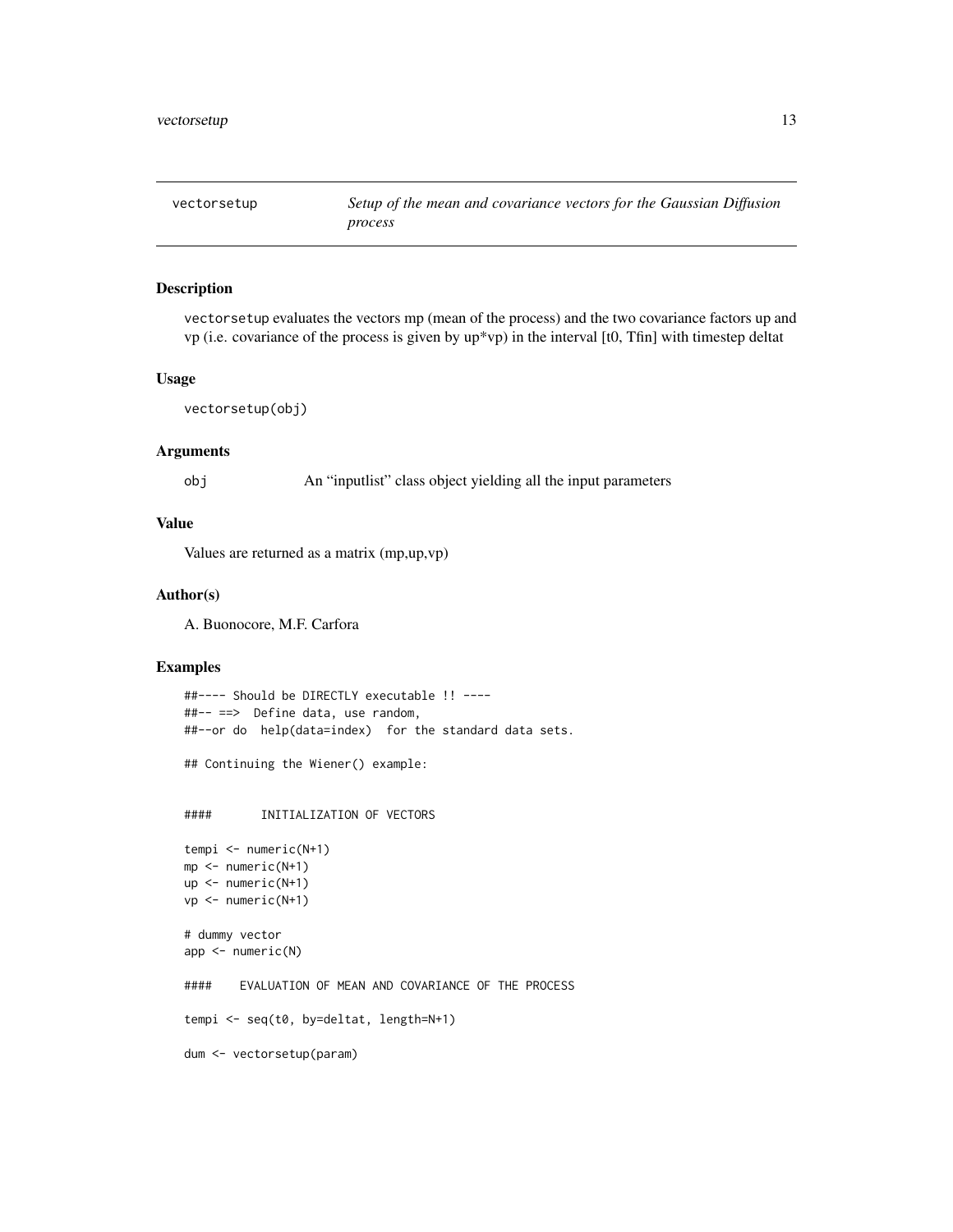```
mp < - dum[, 1]
up < -dum[, 2]vp \leftarrow \text{dum[, 3]}## plot of S and m
splot <- S(tempi)
mp1 <- mp - sqrt(2*sigma2)
mp2 <- mp + sqrt(2*sigma2)
matplot(tempi, cbind(mp,mp1,mp2,splot),type="l",lty=c(1,2,2,1),lwd=1,
        main="mean of the process vs. threshold", xlab="time(ms)", ylab="")
legend("bottomright",c("mean","threshold"),
       lty=c(1,1),col=c("black","blue"))
```